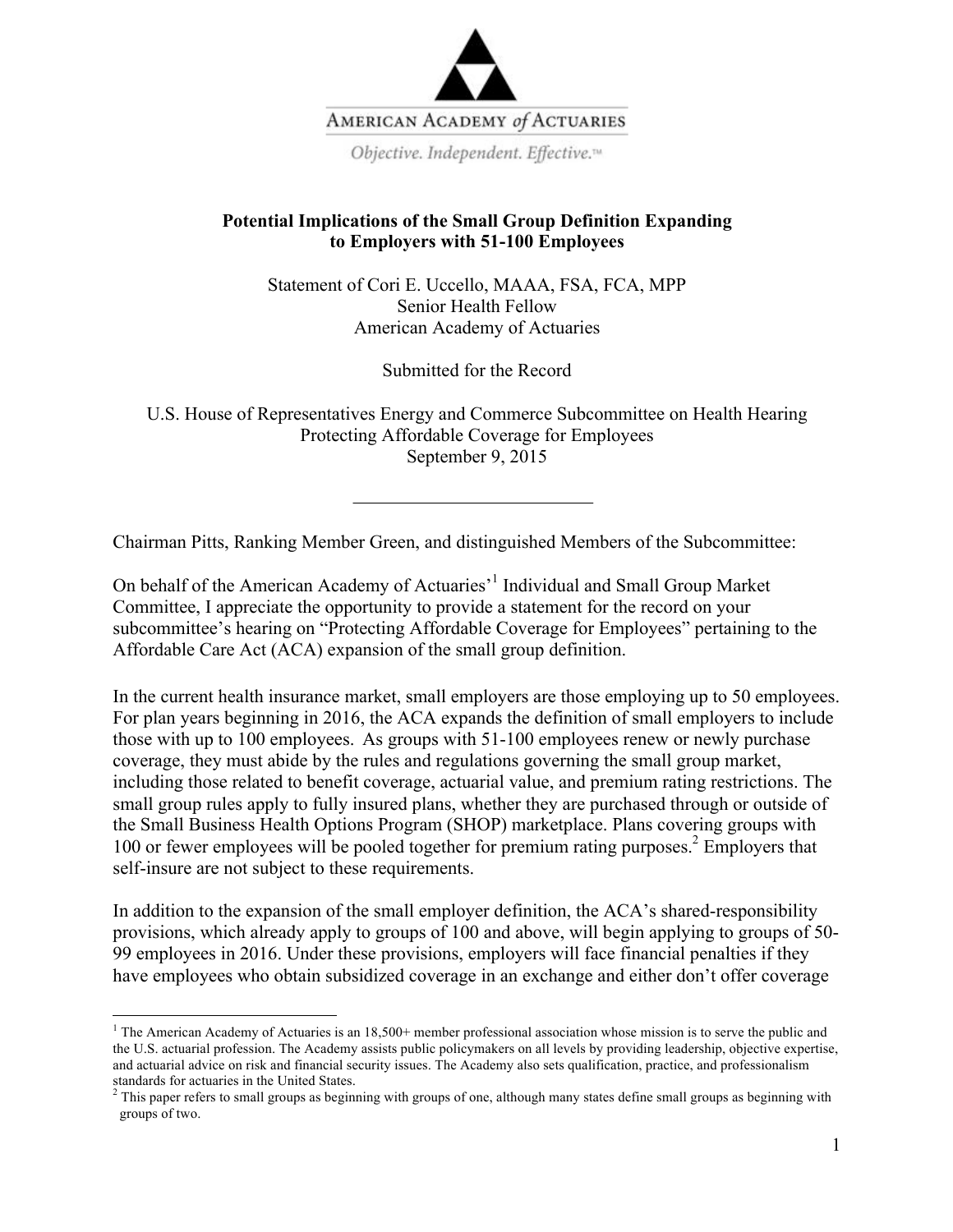or offer coverage that doesn't meet minimum value and affordability requirements.<sup>3</sup> As a result, beginning in 2016, the small group market will consist of employers with 1-100 employees – those with 1-49 employees will not be subject to the shared-responsibility penalties but those with 50-100 employees will face them.

When considering the small group redefinition, it's important to consider the potential effects, not only on the groups sized 51-100, but also on those sized 1-50. This statement examines how the rules applying to groups sized 51-100 will change and what that means for insurance offerings in the small group market. Specifically, we find that:

- Many employers and employees will be affected by the change in the small group definition. Among employers offering coverage, employees in groups sized 51-100 comprise roughly 30 percent of employees in groups sized 1-100.
- Groups sized 51-100 will face more restrictive rating rules, which will increase relative premiums for some groups and reduce them for others.
- Groups sized 51-100 will face additional benefit and cost-sharing requirements, which could reduce benefit flexibility and increase premiums.
- The more restrictive rating and benefit requirements could cause more groups sized 51-100 to self-insure, especially among those whose premiums would increase under the new rules.
- If adverse selection occurs among groups sized 51-100, premiums for groups sized 1-50 could increase.

## **Many employers and employees will be affected by the new small-group definition**

The extent of a potential disruption due to the change in the definition of a small group depends in part on the size of the small group market as well as the relative size of the 51-100 employer group market compared to the 1-50 employer group market.

Data from the Medical Expenditure Panel Survey (MEPS) Insurance Component can be used to gauge the numbers of potentially affected employers and employees, even though the firm size categories of the MEPS differ slightly from the categories affected by the small group definition change. According to the MEPS, there were 159,000 private-sector establishments with a firm size between 50 and 99 that offered only fully insured coverage in  $2013<sup>4</sup>$  Upon renewal of their health insurance plan in 2016, any insurance these groups obtain must meet the ACA small group requirements, unless they have grandfathered coverage.<sup>5</sup> Although establishments with 50-99 employees comprised only 9 percent of all establishments with fewer than 100 employees that offered coverage, there were 3.4 million enrolled employees in these firms – 29 percent of the enrolled employees in firms with fewer than 100 employees.

<sup>&</sup>lt;sup>3</sup> See the Kaiser Family Foundation "Penalties for Employers Not Offering Coverage under the Affordable Care Act During 2015 and 2016," for more details on the shared responsibility requirements and penalties. Available from:

http://kff.org/infographic/employer-responsibility-under-the-affordable-care-act/.<br><sup>4</sup> In the MEPS, the unit of observation is an establishment, but the size categories reflect the entire firm. Establishments reflect a particular workplace or physical location where business is conducted. A firm is a business entity consisting of one or more establishments under common ownership or control. A firm represents the entire organization. In the case of a single-location firm, the firm and establishment are identical.

 $<sup>5</sup>$  Many states have adopted the ACA transition program, which allows small employers renewing coverage prior to Oct. 1, 2016, to</sup> delay entering the ACA-compliant marketplace until after their 2016 plan year ends.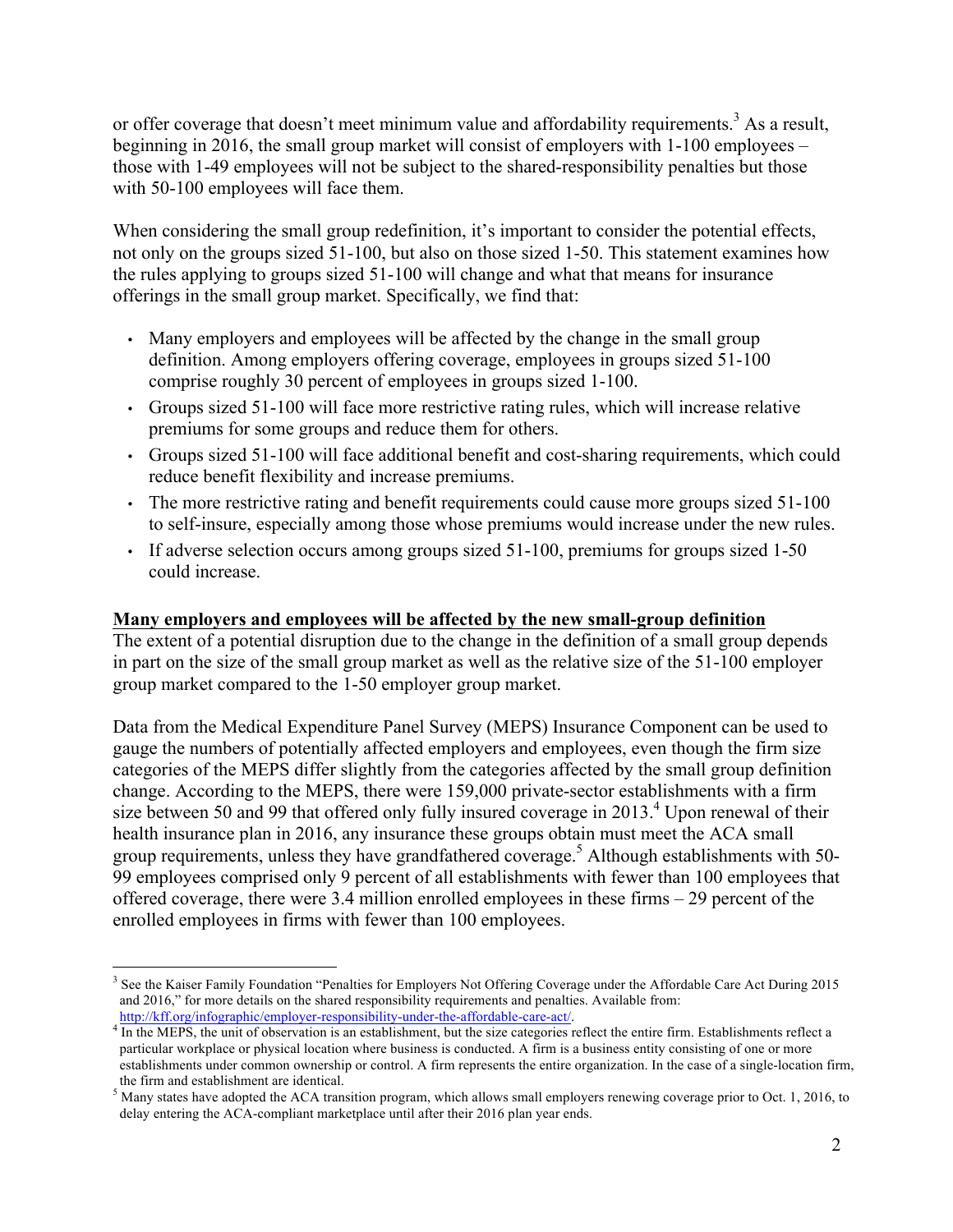| Private-Sector Establishments* Offering Coverage and Workers Enrolled, by Firm<br><b>Size, 2013</b> |                                                                 |         |                                                               |         |  |
|-----------------------------------------------------------------------------------------------------|-----------------------------------------------------------------|---------|---------------------------------------------------------------|---------|--|
|                                                                                                     | <b>Establishments Offering Only</b><br>Fully Insured Coverage** |         | <b>Employees Enrolled in Fully</b><br><b>Insured Coverage</b> |         |  |
| Firm Size                                                                                           | <b>Number</b><br>(thousands)                                    | Percent | <b>Number</b><br>(thousands)                                  | Percent |  |
| 1-49 Employees                                                                                      | 1.592                                                           | 91%     | 8,393                                                         | 71%     |  |
| 50-99 Employees                                                                                     | 159                                                             | 9%      | 3,413                                                         | 29%     |  |
| Total 1-99 Employees                                                                                | 1,752                                                           | 100%    | 11,806                                                        | 100%    |  |

Source: American Academy of Actuaries calculations of various MEPS Insurance Component tables available from: http://meps.ahrq.gov/mepsweb/data\_stats/summ\_tables/insr/national/series\_1/2013/ic13\_ia\_g.pdf.

\* Private-sector establishments include the self-employed with employees and incorporated self-employed with no employees, but exclude the unincorporated, self-employed with no employees.

\*\*Excludes establishments offering coverage that self-insure at least one plan, even if they also fully insure at least one plan.

The Employee Benefit Research Institute (EBRI) found similar results for 2012 when examining the Current Population Survey (CPS).<sup>6</sup> Among enrolled employees in groups sized 1-99, 30 percent were in groups with 50-99 employees. This figure includes workers in both fully insured and self-insured plans.

Notably, both the MEPS estimates and the EBRI estimates using the CPS focus on coverage of employees by firm size but do not reflect total numbers of members, which not only includes employees but also dependents. Therefore, the total numbers of affected individuals are understated. Also, the relative size of groups 1-50 and groups 51-99 could be different when dependents are included.

Nevertheless, the number of employers and individuals who will be affected by the change in the small group definition is sizeable. How they are affected – in terms of benefit coverage and whether relative premiums would increase or decrease – will vary by group. These issues are discussed in more detail below.

#### **Groups sized 51-100 will face more restrictive rating rules**

Currently, issuers have broad flexibility in setting premiums for groups with 51-100 employees. There are no federal limitations in premium-rate development, and at the state level, fewer restrictions are in place for groups sized 51-100 compared to those sized 1-50. When the small group market is expanded, groups sized 51-100 will face significant new rating restrictions. The only allowable characteristics on which the rates may vary from one small group to another are age, geographic area, tobacco use, and family size.<sup>7</sup> The impact of these more restrictive rules on premiums for groups sized 51-100 will vary across groups.

 <sup>6</sup> Paul Fronstin, "Sources of Health Insurance and Characteristics of the Uninsured: Analysis of the March 2013 Current Population Survey." EBRI Issue Brief No. 390. September 2013. Available from: http://www.ebri.org/pdf/briefspdf/EBRI\_IB\_09- $\frac{13.0390. \text{Source} \cdot 1. \text{pdf}}{$  Premium discounts also are available to groups with wellness programs.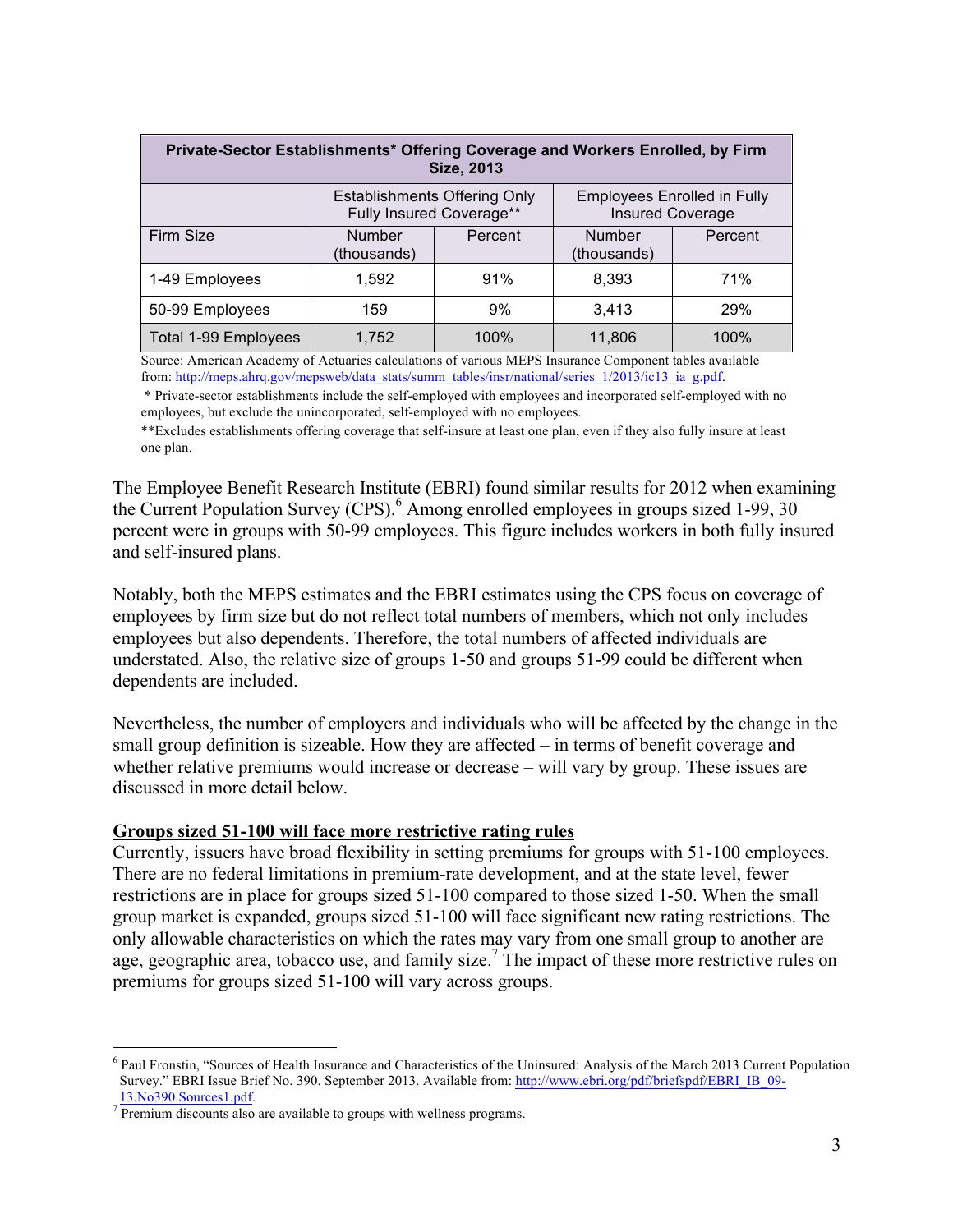Common rating variables for groups sized 51-100 that will be prohibited in 2016 include:

- *Health status/historical group claims experience.* Currently, premiums can reflect the health status or claims experience of the group. Beginning in 2016, premiums cannot vary by health status or claims experience of the group, as premiums must be set based on the experience of the risk pool as a whole, which includes all fully insured, non-grandfathered small groups that are insured by the issuer in the state.
- *Industry*. Industry is commonly used to reflect the differences in risk for blue-collar versus white-collar groups.
- *Group size.* The size of the employer is commonly used as a rating variable to reflect administrative efficiencies and adverse selection.
- *Gender.* Although premiums do not vary by gender within a group, issuers typically use age/gender factors when determining the overall premium of the group. These factors capture not only the impact of age on the cost of coverage, but also the impact of gender which varies by age. Gender rating will no longer be permitted and, as described below, age rating will be limited.
- *Employee participation rates and employer contribution shares.* Issuers often use these factors to reflect adverse selection, since higher participation rates and employer subsidies can be indicative of a better mix of health risks.

Additional federal limitations on the allowable rating variables that begin to apply to the 51-100 market in 2016 include:

- *Age.* Premiums for the group can reflect its age distribution, but the age rating factors are prescribed and may not vary for adults by more than a ratio of 3 to 1. That is, the rate for a 64-year-old cannot be more than three times the rate for a 21-year-old. Currently, issuers' age factors often reflect up to a 5-to-1 ratio or higher.
- *Geography.* Geographic regions within the state are prescribed and may be significantly different than the regions currently used by issuers.
- *Tobacco use.* Premiums may be increased to reflect tobacco use but not by more than 50 percent.
- *Family size.* At most, three children under the age of 21 within a family may be charged a premium. Additional children receive coverage at no additional charge.

These new rules may result in significant premium-rate changes for some groups, depending on the cumulative impact of the elimination or limitation of the various rating factors. These changes could have either a positive or a negative impact on the renewal rates for groups sized 51-100 in 2016. Premium changes will vary based on characteristics of the firm (e.g., firm size, industry, geographic location) and of its insured population, including employees and their dependents (e.g., age, gender, health status). For instance, the compression of premiums due to the age-rating restrictions will increase the relative rates for groups with a younger population and reduce them for groups with an older population. Similarly, the prohibition of health-status rating will increase the relative premiums for groups with a healthy population and reduce them for those with less healthy populations.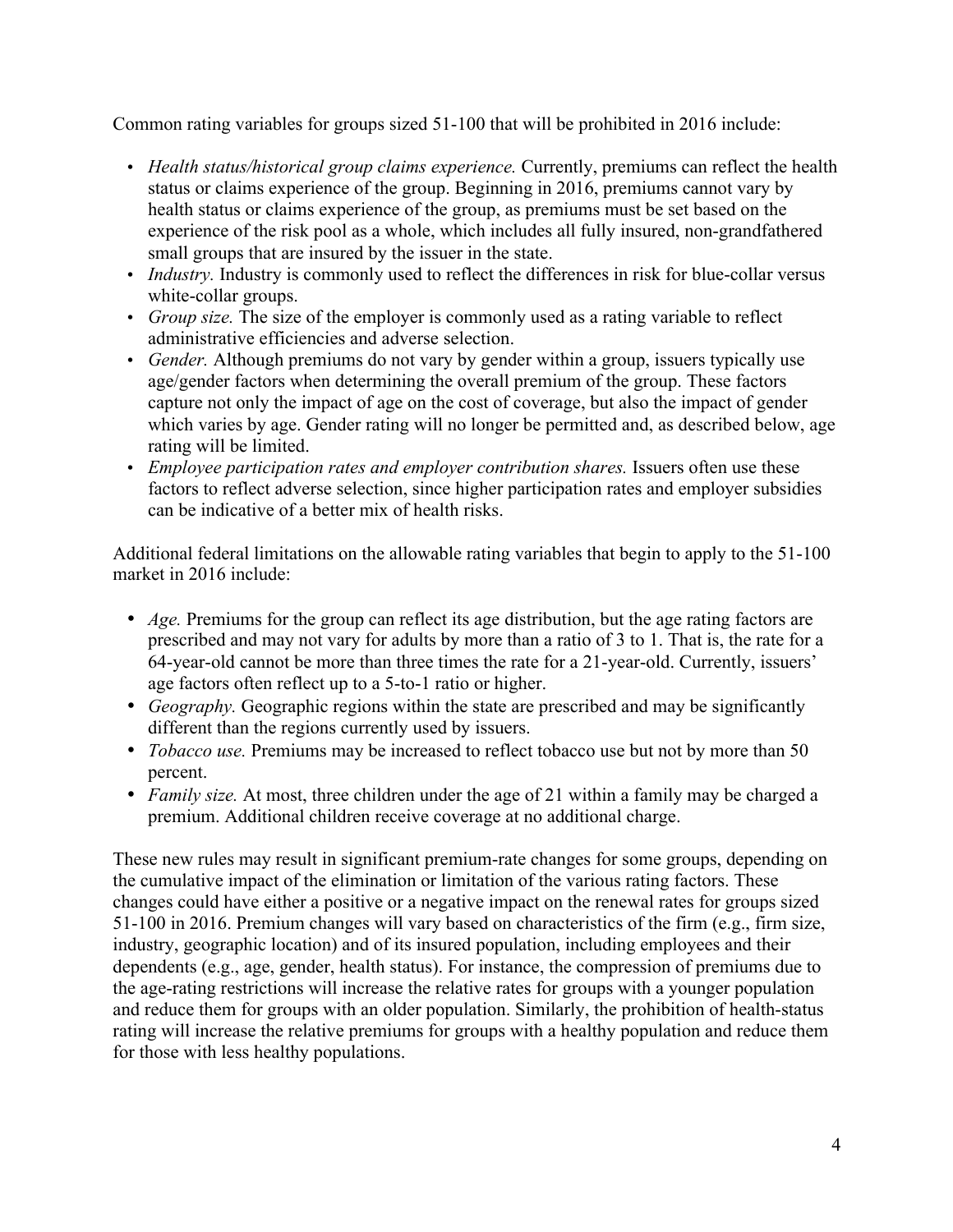In addition to the changes in allowable premium rating factors, groups sized 51-100 could face a change in how issuers bill for group coverage. In the small group market, issuers bill employers by listing the rate applicable to each enrolled employee, based on the age of each member – employee and dependent – enrolled in the plan. $8$  This is referred to as list billing. In contrast, for groups sized 51-100, issuers usually use composite rating, in which the premiums shown on the bill represent the average rate for each family size coverage tier offered. Issuers also may choose to offer its small groups a composite premium option, and the total group premium would be the same as that under list billing. The approach determining the composite premium for the small group market, however, is very different from that currently used for groups sized 51-100. If list billing is extended to the 51-100 group market, it will introduce administrative complexity for that market that does not exist today.

### **Groups sized 51-100 will face additional benefit and cost-sharing requirements**

When the expanded small group definition becomes effective, groups sized 51-100 will for the first time be under ACA plan-design requirements that already apply to groups sized 1-50. First, these groups will be subject to the essential health benefits (EHB) requirement, which defines the set of health care service categories that must be covered by the plan. EHBs include some benefits, such as pediatric dental, that typically are not included in plans in the large group medical market. Second, all plans must satisfy a metallic benefit level ranging from bronze to platinum, reflecting the actuarial value of the plans' cost-sharing features (i.e., the portion of covered benefits paid for by the plan, on average).

When these new requirements were imposed on small groups sized 1-50 beginning in 2014, they did not significantly impede plan-design flexibility, because these groups were already subject to a fairly limited range of benefit-design choices. Compared to groups with 50 or fewer employees, however, groups with more than 50 employees typically have had more flexibility in the benefit options from which they could choose, both from a covered-services perspective as well as for specific cost-sharing features. The ACA required non-grandfathered plans for groups larger than 50 to comply with provisions related to annual out-of-pocket limits, annual benefit limits, and coverage of preventive services with no consumer cost sharing.<sup>9</sup> But aside from these requirements and the 60 percent minimum value requirement, the ACA allowed large groups a great deal of flexibility regarding covered benefits and other plan-design features.

As a result, the new requirements will impose a greater reduction in benefit and cost-sharing flexibility for groups sized 51-100 than they currently experience. Plans likely will need to be changed to meet benefit coverage and actuarial value requirements. Such changes also could affect premiums. For instance, upward pressure on premiums could result if the EHB and costsharing requirements result in more generous coverage.

#### **Younger and healthier groups sized 51-100 may face increased incentives to self-insure**

Groups sized 51-100 that will be subject to the small group market rules may have increased incentives to self-insure. A primary reason might be to avoid a higher premium in the fully insured, small group market due to premium-rating limitations and benefit and cost-sharing

 $\degree$  As noted above, a maximum of three children under the age of 21 can be billed as dependents for a specific employee.<br><sup>9</sup> In addition to these provisions, plans were no longer allowed to impose benefit limitations on higher cost-sharing for emergency services provided out of network.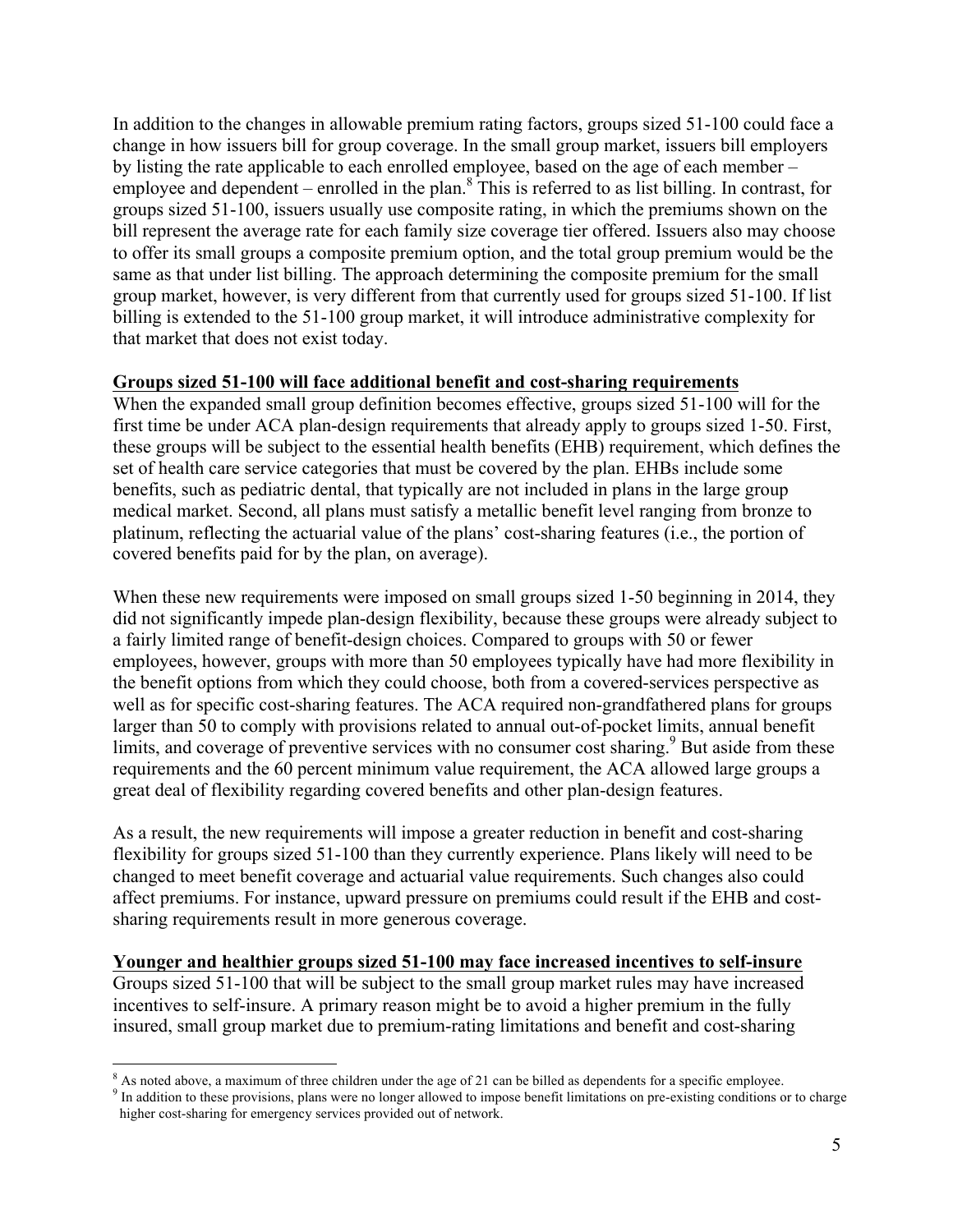requirements. A self-funded group's health plan costs more directly reflect its own claims experience and demographics. Therefore, groups more likely to see relative premium increases, including those with a younger and healthier population, may have the greatest incentives to selfinsure. Offsetting these potential advantages are: a greater fluctuation in cash flow associated with self-funding; potentially greater financial risk, depending on the morbidity of the group; and a greater assumption of administrative responsibilities as well as compliance and reporting requirements, which generally are within the domain of the insurer. Reinsurance mechanisms and third-party administrators can mitigate these disadvantages.

Although self-insurance typically has been more prevalent among larger firms, lower stop-loss attachment points have become more available, making self-insurance with stop-loss coverage a more viable, and less risky, option for small employers. In addition, self-insuring becomes somewhat less risky to plans after the small group definition is extended because it provides these groups the protection of guaranteed issue coverage. Currently, if a member of the selfinsured group has a significant continuing claim, the employer's costs will increase. In the underwritten large group market, the employer may have difficulty renewing its stop-loss coverage or finding a fully insured plan with a premium not reflecting the high cost of that continuing claim. As a small group, however, the employer could apply for fully insured, small group coverage at rates that do not reflect health status or claims experience. Once the claim is resolved, it could be possible for the employer to revert back to self-insurance. Notably, an EBRI study found that after Massachusetts implemented health reforms in 2006, self-funding increased for all firm sizes greater than  $50^{10}$ 

If higher-cost groups sized 51-100 continue to opt for fully insured coverage but more lower-cost groups self-insure, the small group, single risk pool plans would experience adverse selection. Premiums for these plans would increase as a result.

### **Prevalence of Self-Funding**

Employers that offer health insurance benefits can opt to purchase fully insured coverage or they can opt to bear the insurance risks themselves and self-insure. The Employee Retirement Income Security Act (ERISA) exempts self-insured health plans from state health insurance regulations, including issue and rating rules and benefit requirements. As a result, self-insured groups can have more flexibility regarding benefit coverage and plan design, and their costs more directly reflect their actual claims. Self-insured groups are also exempt from state premium taxes and the ACA health insurance fee levied on fully insured plans. Although self-insuring can subject firms to risks of unexpected high claims, this risk can be limited through the purchase of stop-loss coverage.

<sup>&</sup>lt;sup>10</sup> Paul Fronstin, "Self-Insured Health Plans: State Variation and Recent Trend by Firm Size." EBRI Notes: 33(11). November 2012. Available from: http://www.ebri.org/pdf/notespdf/ebri\_notes\_11\_nov-12.slf-insrd1.pdf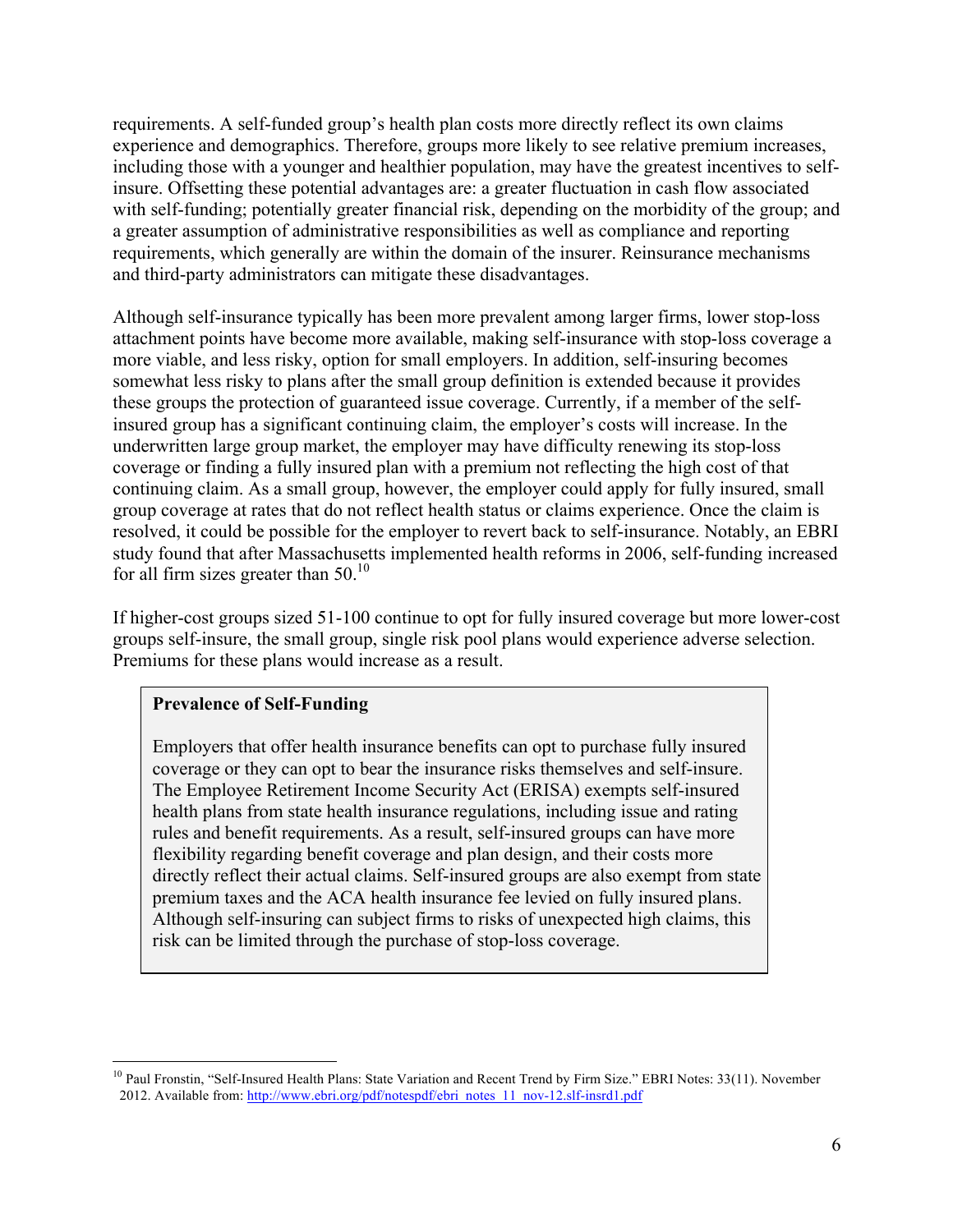Employer size, in particular, is a primary factor in determining whether it is feasible for an employer to self-insure. In smaller groups, large year-to-year fluctuations in claims can occur, making it more difficult and risky to budget directly for health costs. As group size increases, however, health claims are likely to be more predictable and stable. Indeed, the prevalence of self-funding generally increases by firm size.

| Percent of Private-Sector Enrollees that are Enrolled in Self-Insured<br>Plans at Establishments that Offer Health Insurance,<br>by Firm Size, 2013 |                                            |  |  |
|-----------------------------------------------------------------------------------------------------------------------------------------------------|--------------------------------------------|--|--|
| Firm Size                                                                                                                                           | Percent of Enrollees in Self-Insured Plans |  |  |
| $1 - 10$                                                                                                                                            | 13.1%                                      |  |  |
| $10 - 24$                                                                                                                                           | 9.7%                                       |  |  |
| 25-49                                                                                                                                               | 11.9%                                      |  |  |
| 50-99                                                                                                                                               | 14.3%                                      |  |  |
| 100-999                                                                                                                                             | 33.6%                                      |  |  |
| $1,000+$                                                                                                                                            | 85.6%                                      |  |  |

Source: American Academy of Actuaries calculations of various MEPS Insurance Component tables available from:

http://meps.ahrq.gov/mepsweb/data\_stats/summ\_tables/insr/national/series\_1/2013/ic13\_ia\_g.pdf.

An employer's demographic characteristics, which factor into expected health costs, also can influence whether it self-insures. For instance, groups with younger or higher-paid employees may be more likely to self-insure than those with older or lower-paid employees.

### **Adverse selection among groups sized 51-100 could increase premiums for groups sized 1-50**

Current premiums for groups sized 1-50 reflect the average costs for those groups. When the small group definition is extended, premiums in the small group market will change to reflect the influx of groups sized 51-100. If the average costs for groups sized 51-100 that enter the market exceed the current average costs of groups sized 1-50, due to adverse selection or other reasons, small group rates would increase as a result. In response to any higher premiums, groups sized 1- 50 may reconsider their decision to offer health insurance, especially because they are not subject to the employer-shared responsibility provisions.

Although it is possible that premiums for groups sized 1-50 would decline if groups sized 51-100 are lower cost on average than smaller groups and they opt to continue to fully insure, factors exerting upward pressure are more likely to dominate.

The premium impact on groups sized 1-50 will depend not only on the average costs of the groups sized 51-100 relative to those of groups sized 1-50, but also the distribution by group size within the 1-100 market. There are more than twice as many covered employees in the 1-50 group size category than in the 51-100 category, which would somewhat moderate the premium impact.